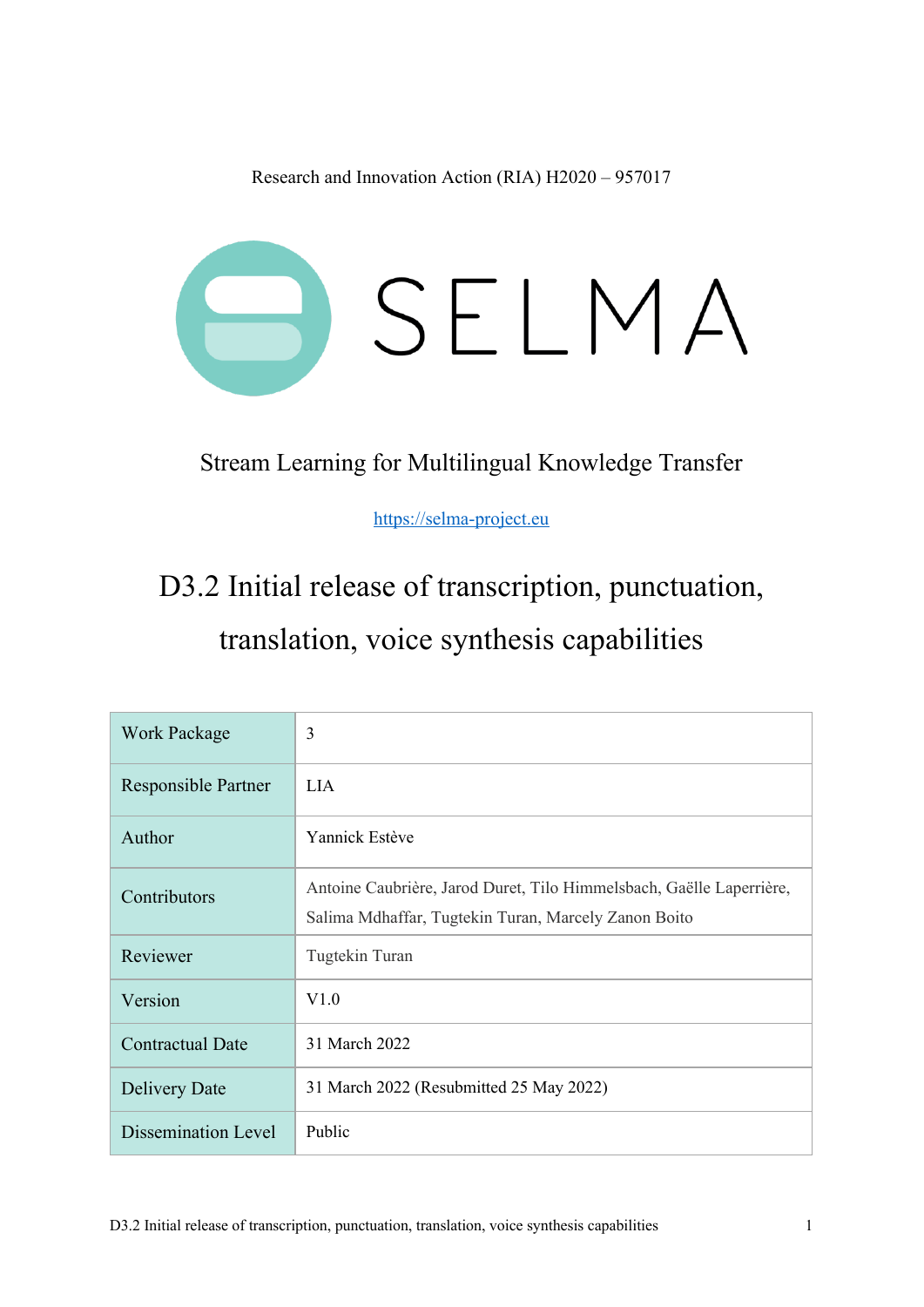### Version History

| <b>Version</b> | <b>Date</b> | <b>Description</b>              |
|----------------|-------------|---------------------------------|
| 0.1            | 15/03/2022  | Initial Table of Contents (ToC) |
| 0.2            | 29/03/2022  | Main input from partners        |
| 0.3            | 30/03/2022  | Merging                         |
| 0.4            | 31/03/2022  | <b>Internal Review version</b>  |
| 0.5            | 31/03/2022  | Finalization                    |
| 1.0            | 31/03/2022  | Publishable version             |
| 1.1            | 17/05/2022  | Unmerged deliverables           |
| 2.0            | 25/05/2022  | Publishable version             |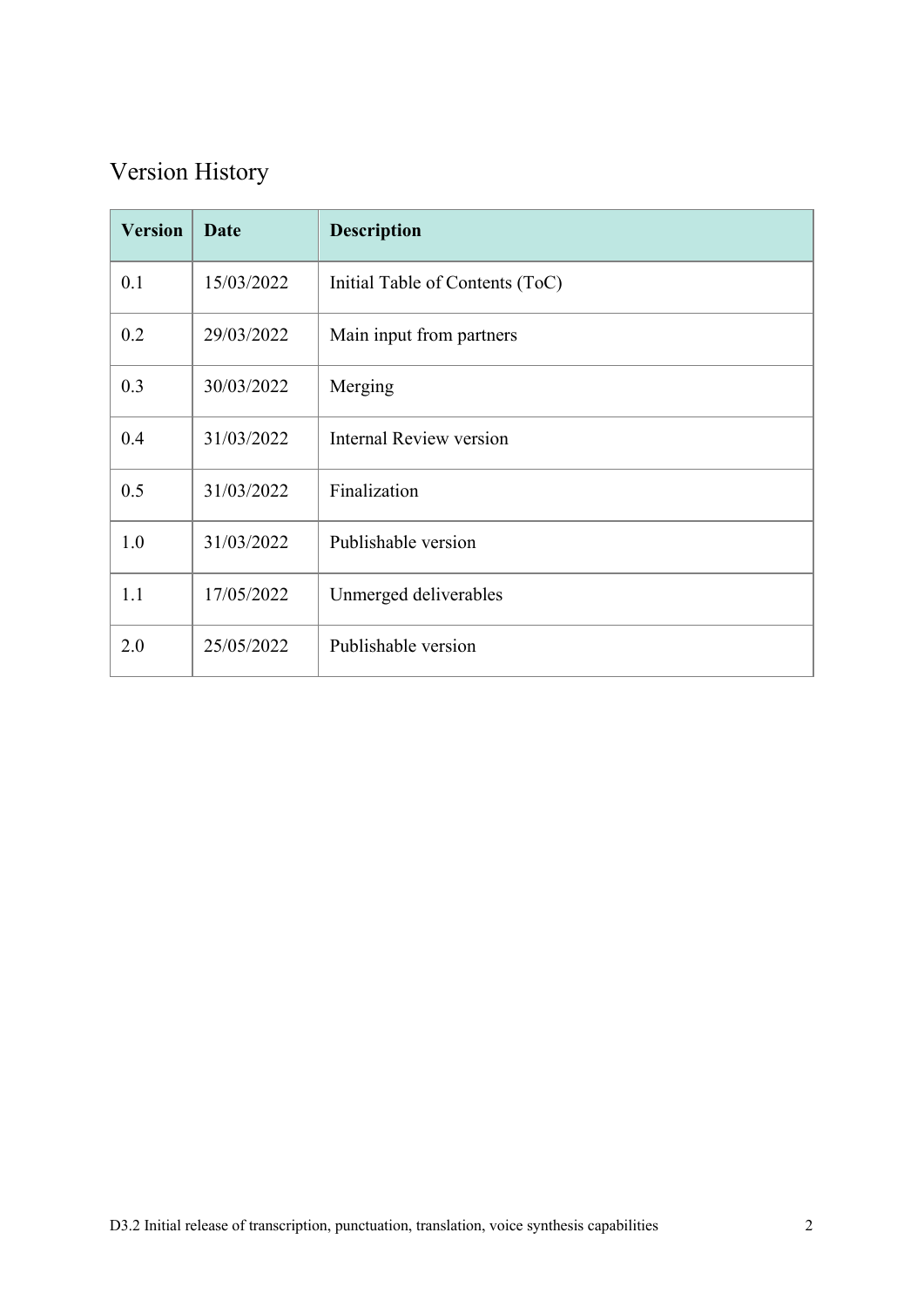### Executive Summary

This initial deliverable describes the first release of software components developed within WP3 and the integration with the SELMA orchestration platform at this development stage of very novel research tools.

> SELMA's approach to speech and language processing is targeting both low and high resourced languages

This document also provides an update of post-editing and user feedback capabilities to be followed by the interim and final releases later in the project.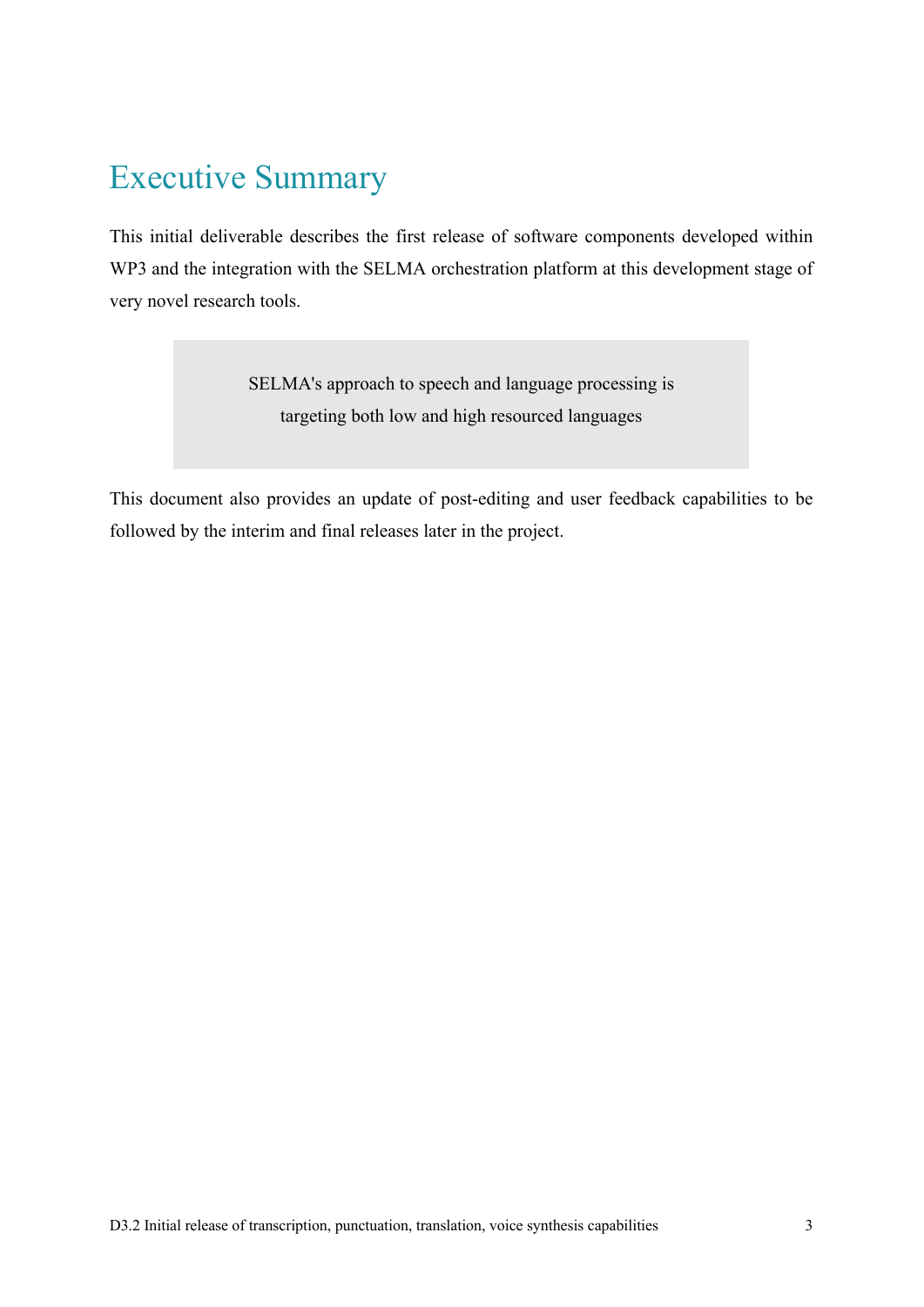### **Table of Contents**

| 1.  |                                                                          |
|-----|--------------------------------------------------------------------------|
| 2.  |                                                                          |
| 2.1 |                                                                          |
| 2.2 |                                                                          |
| 2.3 |                                                                          |
| 2.4 |                                                                          |
| 2.5 | Named Entity Recognition (and Semantic Concept Extraction) from Speech 9 |
| 2.6 |                                                                          |
|     |                                                                          |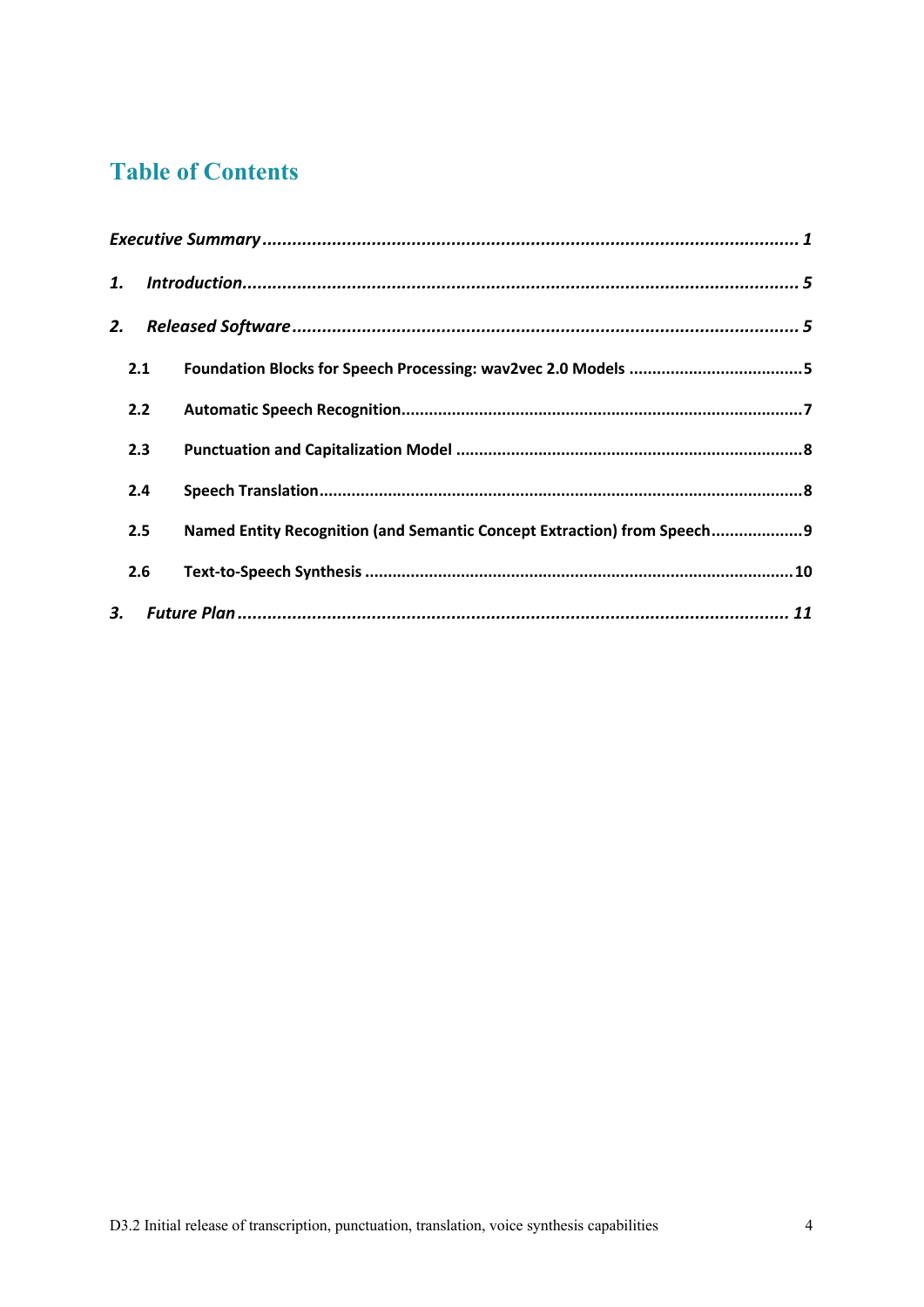## 1.Introduction

In this report, we detail the models and software built by the SELMA partners and released for internal or external purposes, depending on the maturity of the software. Most of them are very novel and, at this stage, are still in the state of research tools. These tools have proven their worth in experimental setup and have advanced the state-of-the-art in terms of accuracy. To move towards the deployment of these tools, it is now necessary to work on their integration into the targeted platforms. The software addresses:

- Automatic Speech Recognition (ASR)
- Speech Translation (ST)
- Named Entity Recognition from Speech (NER-S)
- Text-to-Speech Synthesis (TTS)
- Punctuation and Capitalization Recovery (PCR)

We also present in this document our first software that allows us to inject linguistic information from text into an end-to-end neural ASR model. To our knowledge, this is the first software that offers this possibility for such technology. All components are deployed as containers and will be available at our Docker hub, https://hub.docker.com/orgs/selmaproject.

## 2. Released Software

#### **2.1 Foundation Blocks for Speech Processing: wav2vec 2.0 Models**

Speech processing models based on self-supervised learning (SSL) are popular nowadays because they allow us to develop with a smaller amount of annotated data. They can thus be leveraged for many, if not all, the target tasks of the SELMA project as a speech processing block.

During this project, we intend to not only apply these models to our targeted tasks, but also to extensively investigate the impact caused by having these processing blocks integrated into different tasks. The table below provides an overview of the wav2vec 2.0 models trained in the context of the first year of the SELMA project.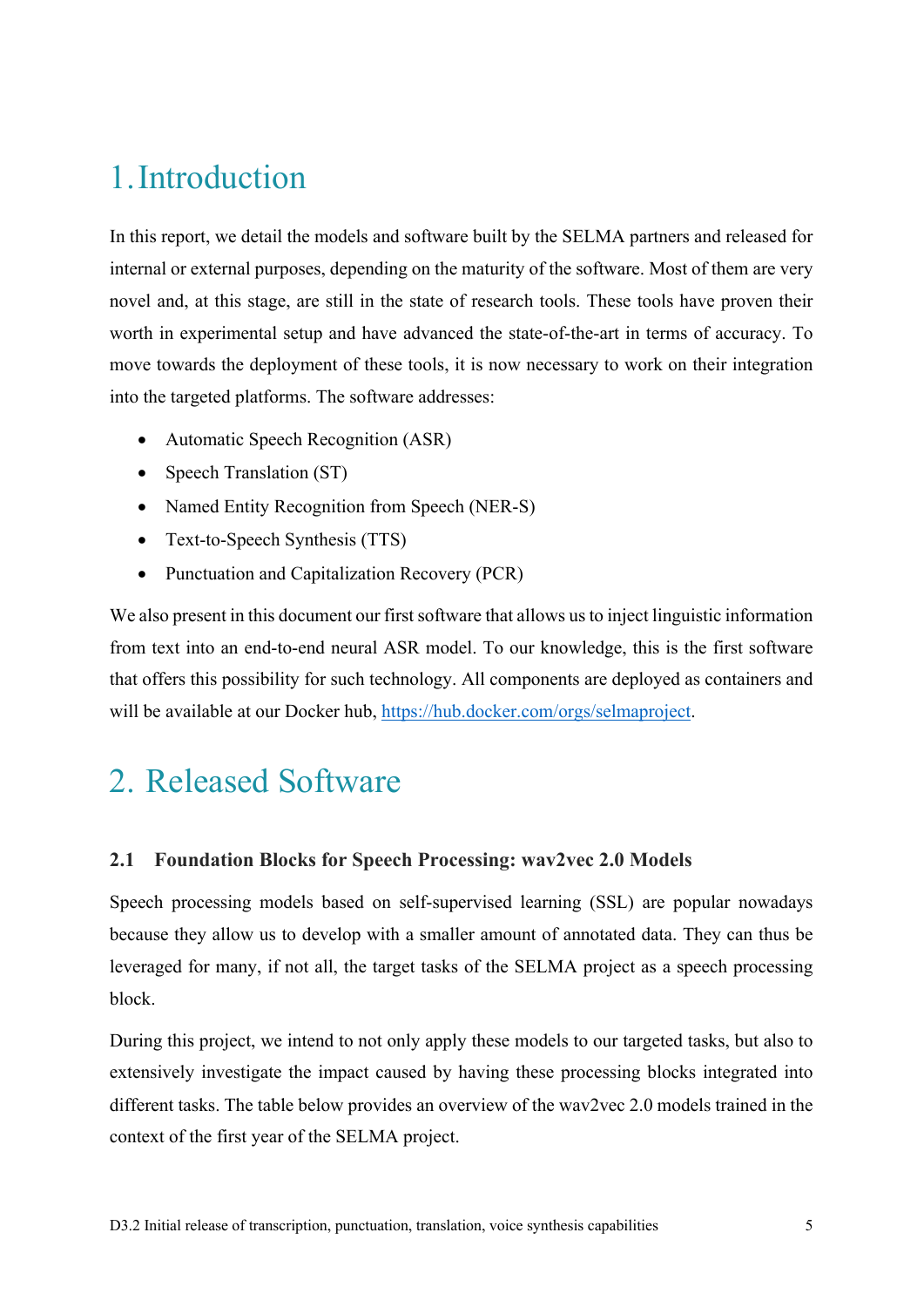| <b>Available Models</b>            |                             |                                             |                   |                             |                                       |  |  |  |
|------------------------------------|-----------------------------|---------------------------------------------|-------------------|-----------------------------|---------------------------------------|--|--|--|
|                                    | <b>Model</b><br><b>Name</b> | Language(s)                                 | #<br><b>Hours</b> | <b>Model</b><br><b>Type</b> | Link                                  |  |  |  |
| $\mathbf{1}$                       | LB-1K-Base                  | French                                      | 1,096             | base                        | LeBenchmark/wav2vec2-<br>FR-1K-base   |  |  |  |
| $\overline{2}$                     | LB-1K-Large                 | French                                      | 1,096             | large                       | LeBenchmark/wav2vec2-<br>FR-1K-large  |  |  |  |
| 3                                  | LB-2.6K-Base                | French                                      | 2,773             | base                        | LeBenchmark/wav2vec2-<br>FR-2.6K-base |  |  |  |
| 4                                  | LB-3K-Base                  | French                                      | 2,933             | base                        | LeBenchmark/wav2vec2-<br>FR-3K-base   |  |  |  |
| 5                                  | LB-3K-Large                 | French                                      | 2,933             | large                       | LeBenchmark/wav2vec2-<br>FR-3K-large  |  |  |  |
| 6                                  | LB-7K-Base                  | French                                      | 7,739             | base                        | LeBenchmark/wav2vec2-<br>FR-7K-base   |  |  |  |
| $\overline{7}$                     | LB-7K-Large                 | French                                      | 7,739             | large                       | LeBenchmark/wav2vec2-<br>FR-7K-large  |  |  |  |
| <b>Soon to be Available Models</b> |                             |                                             |                   |                             |                                       |  |  |  |
| 8                                  | F-1K-Base                   | French                                      | 1,041             | base                        |                                       |  |  |  |
| $\boldsymbol{9}$                   | $F-1K-Large$                | French                                      | 1,041             | large                       |                                       |  |  |  |
| 10                                 | M-1K-Base                   | French                                      | 1,006             | base                        |                                       |  |  |  |
| 11                                 | M-1K-Large                  | French                                      | 1,006             | large                       |                                       |  |  |  |
| 12                                 | Tamasheq                    | Tamasheq                                    | 243               | base                        |                                       |  |  |  |
| 13                                 | Tamani<br>Kalangou          | Tamasheq, Hausa,<br>Fulfulde, French, Zarma | 641               | base                        |                                       |  |  |  |

**Table 1:** List of trained wav2vec 2.0 Models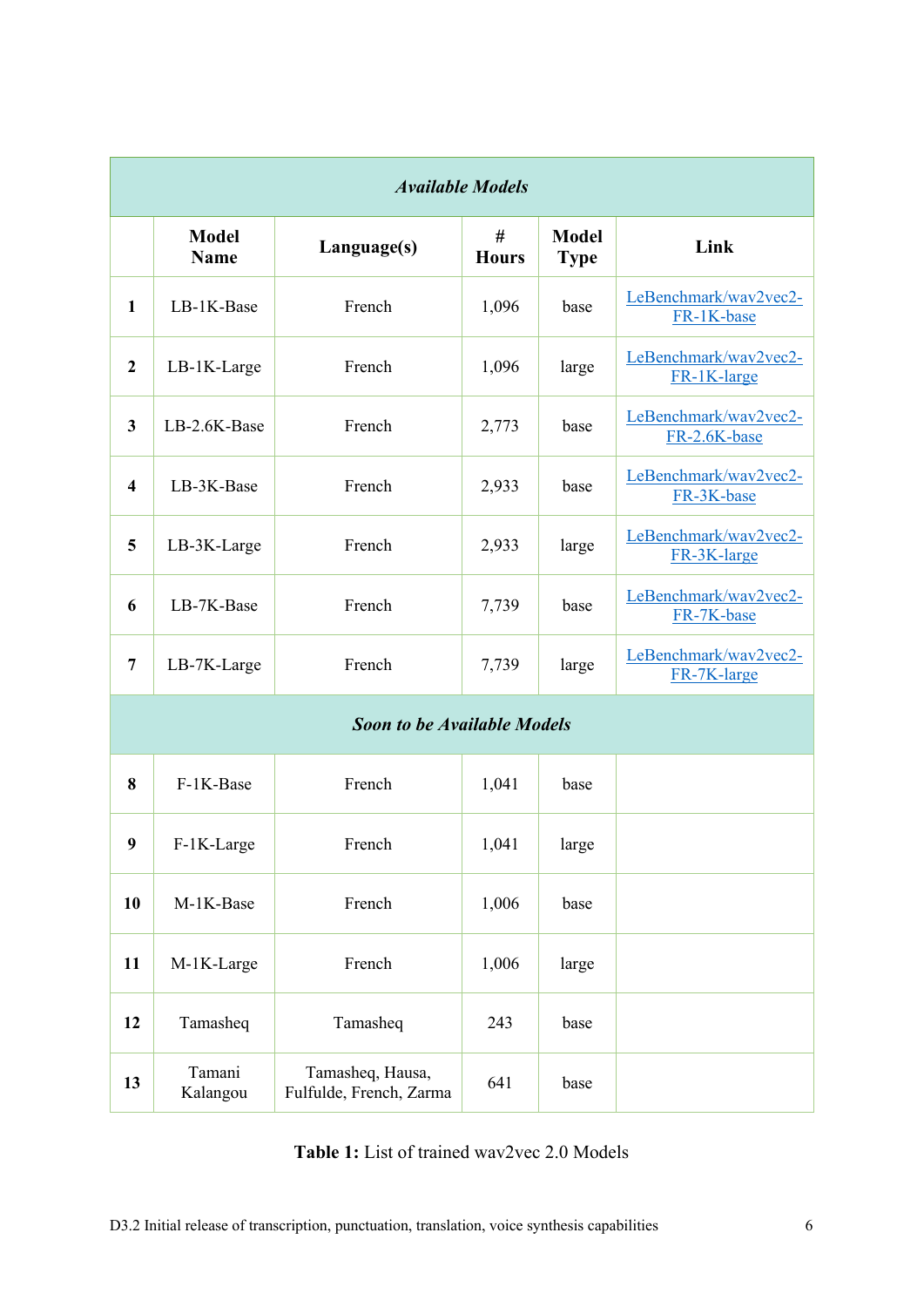Models 1 to 7 were trained in the context of the LeBenchmark initiative<sup>1</sup> in which the SELMA project was involved through the LIA partners (see our paper2 for the details). We trained massive wav2vec2.0 models for the French language using diverse audio data and two architecture sizes. These models are freely available at Hugging Face hub<sup>3</sup>, and they will provide us with a base for transfer learning approaches for speech.

Models 8 to 11 were recently trained in our investigation regarding gender bias in SSL models for speech processing. We train models on female and male voice only, and we study how this setting of extreme unbalance of pre-training data impacts the performance on posterior speechto-text systems. These models will soon be publicly available at Hugging Face.

Lastly, Models 12 and 13 focus on Nigerian languages, and they were part of the IWSLT 2022 speech translation campaign, low-resource track. With these models, our investigation focuses on understanding if training SSL models on languages geographically close, and with known lexical borrowing (model 13), can be a solution for the shortage of data in one given language (model 12). We intend to release these models on a dedicated Hugging Face webpage soon.

#### **2.2 Automatic Speech Recognition**

End-to-end automatic speech recognition (ASR) models have been built in the framework of the SELMA project. Some members of the LIA partner are strongly involved in the development of the SpeechBrain project (https://speechbrain.github.io), and this toolkit is used by LIA to develop its new ASR model for the SELMA framework. These ASR models are mainly built on the use of pretrained wav2vec 2.0 models: some of which are described in the previous section.

For now, these programs are research tools; therefore, integration work is still necessary to make most of them accessible to a non-specialist public. Some of this software has been released on the SELMA GitHub, https://github.com/SELMA-project/LIA\_speech/asr.

<sup>1</sup> http://lebenchmark.com

<sup>2</sup> https://openreview.net/pdf?id=TSvj5dmuSd

<sup>3</sup> https://huggingface.co/LeBenchmark

D3.2 Initial release of transcription, punctuation, translation, voice synthesis capabilities 7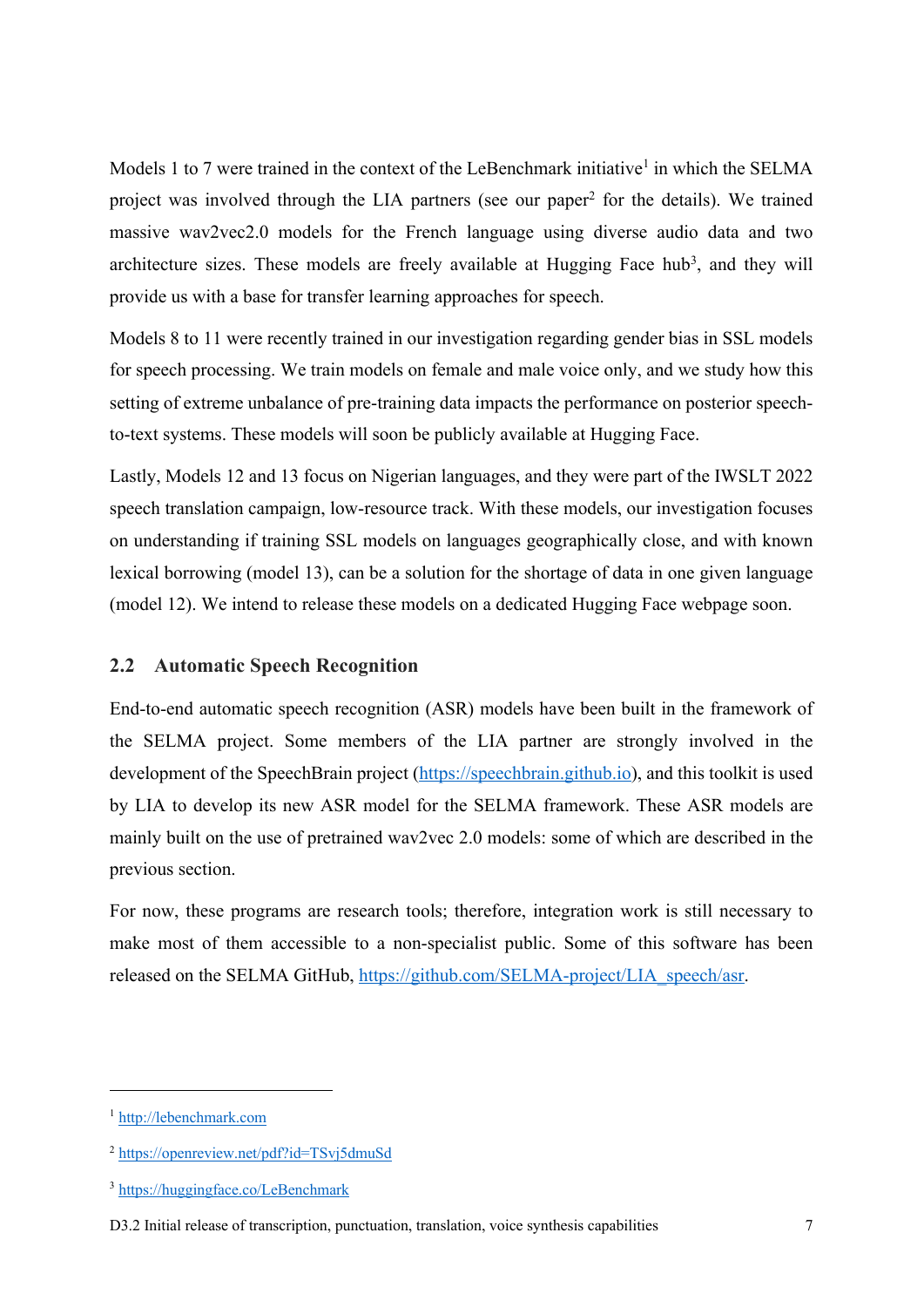The ASR models built in the framework of SELMA in 2021 until March 2022, and available in this repository, target the following languages:

- Brazilian Portuguese
- French
- Modern Standard Arabic
- Tunisian Dialect

#### **2.3 Punctuation and Capitalization Model**

Ensuring proper punctuation and letter casing is a critical post-processing step toward applying machine translation or automatic speech recognition. In this initial version, we present a transformer-based automatic punctuation and capitalization model that accepts lexical information (the words themselves) and outputs a text with improved readability. The implemented method consists of pre-trained Bidirectional Encoder Representations from Transformers (BERT) followed by two token classification heads. One classification head is responsible for the punctuation task, the other one handles the capitalization task. Such architecture allows this model to solve two tasks at once with only a single pass through the BERT.

Models were trained using NVIDIA's NeMo toolkit, which has an Apache-2.0 license. The program is available in the SELMA GitHub: https://github.com/SELMA-project/punctuationcapitalization-recovery

#### **2.4 Speech Translation**

During this first year of the SELMA project, we focused on assessing the capability of speech translation models in extreme low-resource settings. With this goal, we have been using the Tamasheq language as a use case. We highlight that, while this language is not part of the collection of languages initially targeted by the SELMA project, it allows us to assess the stateof-the-art performance in similar settings to many low-resource languages targeted by our project.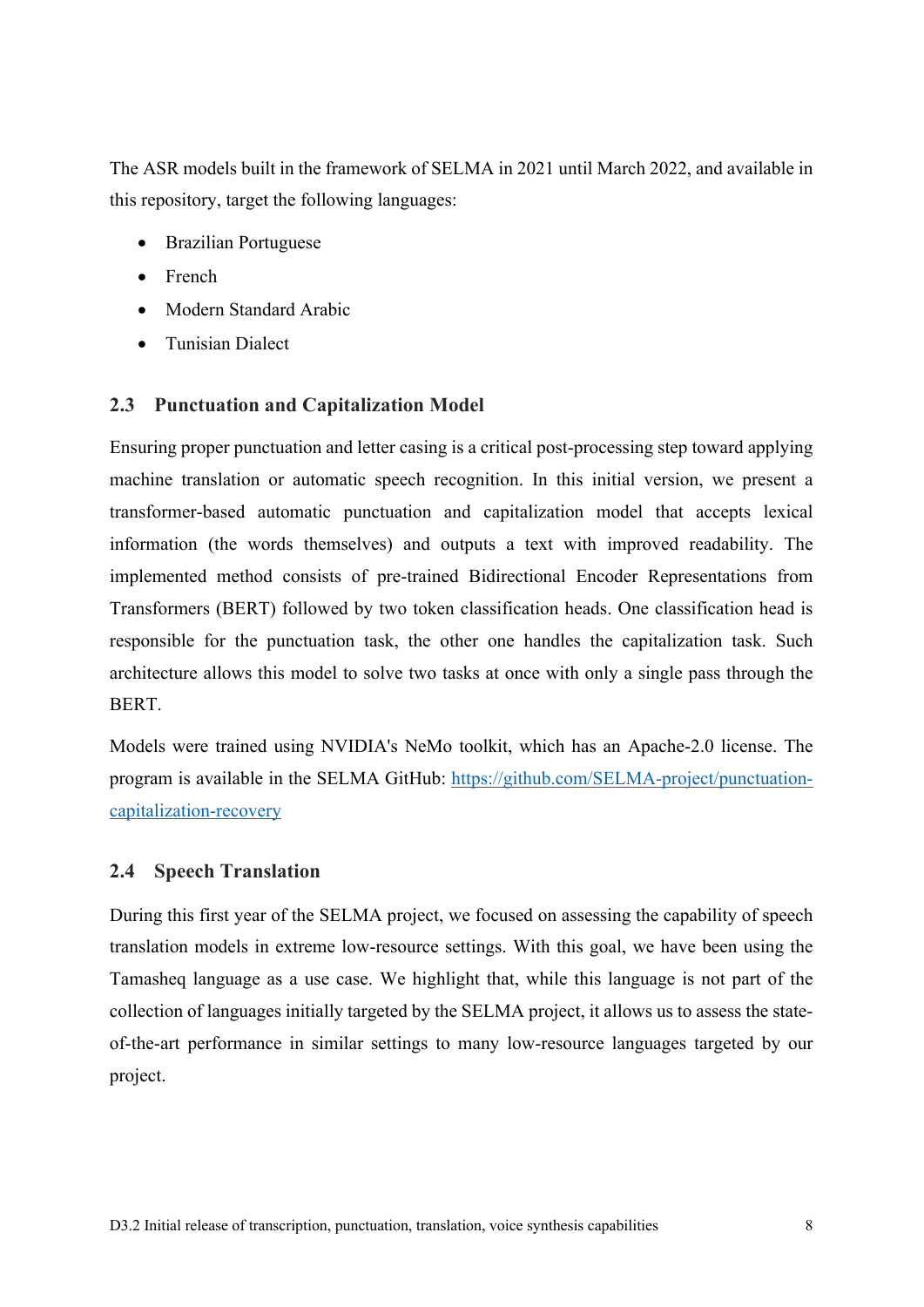We recently submitted our best speech translation model to the IWSLT 2022 Speech Translation Challenge<sup>4</sup>, and we now intend to use the lessons learned from this research challenge to develop similar models for languages such as Pashto and Hausa. Our submission was based on the wav2vec 2.0 model 12 in Table 1 and it explored intermediate representations from this SSL model's transformer encoder stack in order to reduce the number of trainable parameters. This way, we attenuated the impact of fully fine-tuning this model in low-resource settings, achieving better results. We intend to release this architecture soon on SpeechBrain, together with a companion paper. Language-dedicated models are left for the following software delivery.

#### **2.5 Named Entity Recognition (and Semantic Concept Extraction) from Speech**

As for the previous tasks, the SpeechBrain toolkit was used to build a system for the MEDIA French corpus. This corpus is a dataset of phone audio recordings with manual annotations, dedicated to semantic concepts extraction (SCE) from speech in a context of human/machine dialogues. The corpus contains manual transcriptions and semantic annotations of dialogues from 250 speakers and totals less than 25 hours of speech. Semantic concepts extraction task is really close to the named entity recognition from speech (NER-S) task, being both slot filling tasks. The main difference comes from the semantic annotation which is more generic for the NER-S task and more specific for the SCE task (a named entity is defined as a snippet of the global information contained in a document while a semantic concept is defined for a specific task).

A recipe (including data preparation, training and evaluation scripts) for the MEDIA corpus (ASR and SLU tasks) has been built and tested which will be later integrated to SpeechBrain toolkit (https://github.com/speechbrain/speechbrain/tree/develop/recipes). Its integration is not yet finalized due to a minor update needed for the data processing in the coming evolution of the MEDIA dataset (see pull request: https://github.com/speechbrain/speechbrain/pull/1172). SpeechBrain will permit the code to be persistent thanks to community maintenance.

The recipe's results are close to the end-to-end system's state-of-the-art ones. This proves the recipe is operational and simply needs tuning to enhance the results.

<sup>4</sup> https://iwslt.org/2022

D3.2 Initial release of transcription, punctuation, translation, voice synthesis capabilities 9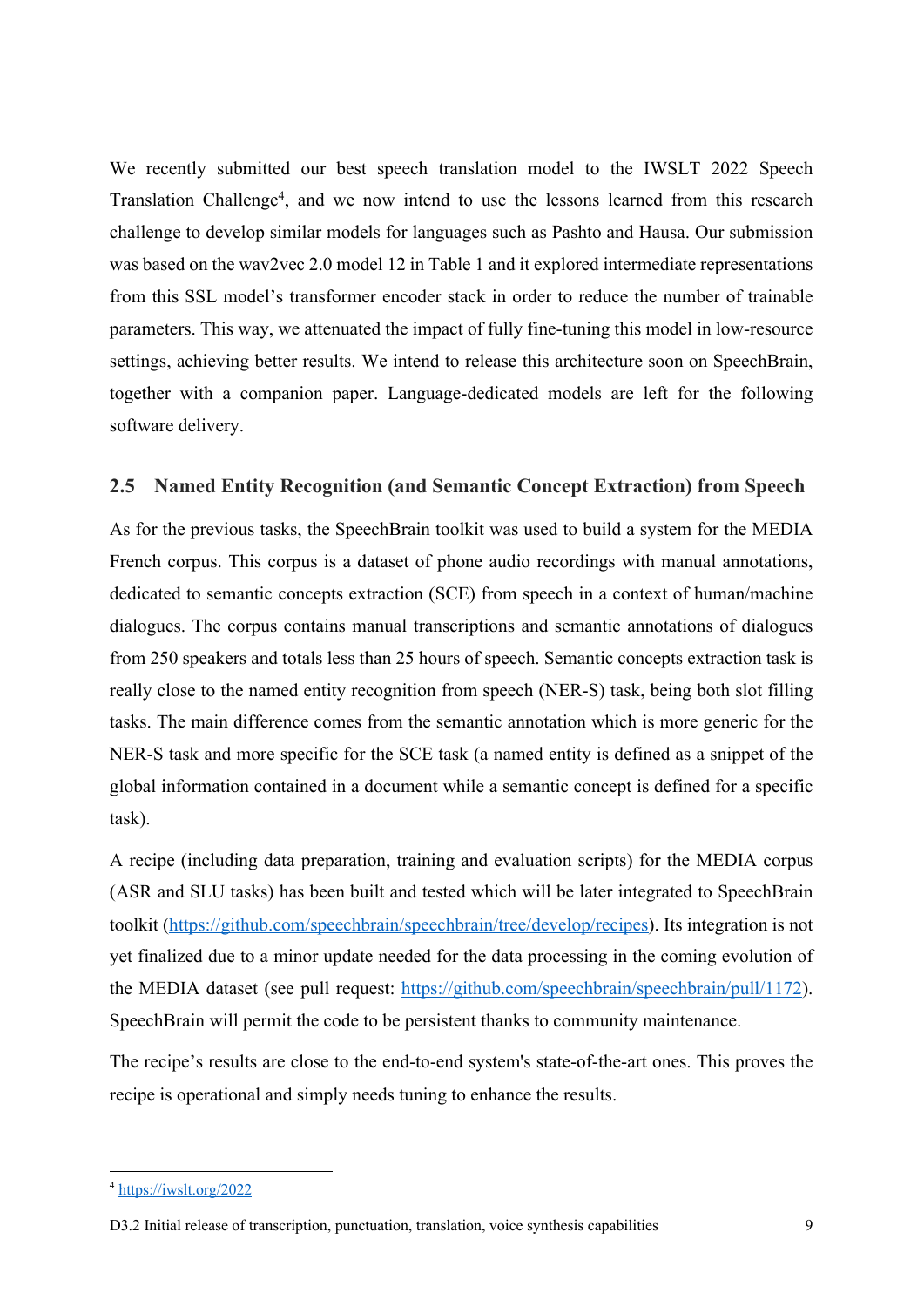#### **2.6 Text-to-Speech Synthesis**

During the first semester of the SELMA project, we released the first version of our TTS engine. It was a two-part system composed of an acoustic model and a vocoder. The acoustic model generates acoustic features from linguistic features (text in our case), and the vocoder synthesizes waveform from the acoustic features. For the acoustic model, we used Tacotron  $2<sup>5</sup>$ with WaveRNN<sup>6</sup> vocoder.

During the second semester, we mainly worked on improving our baseline system in terms of robustness and inference time. To do this, we considered moving from our two-part system to an end-to-end model. This has the advantage of reducing error propagation due to the cascading system. On the other hand, by using an end-to-end model, we have a faster inference time, which is very important since the model is deployed in production.

We found that variational autoencoder<sup>7</sup> based topology matches perfectly with our requirements. We have conducted several experiments that have shown that we can replicate the performance of Tacontron  $2 + WaveRNN$  while decreasing the inference time by at least 150 times. The TTS API is accessible through the plainX platform and the docker image can be downloaded from our cloud page<sup>8</sup>.

To train the speech synthesis engine, we use the audio news bulletins that are produced by DW's Brazil department. The audio files have been downloaded from YouTube and the scripts were retrieved from GitHub in a repository with all the text scripts that DW uses to produce their weekday news podcasts. The dataset contains approximately 32 hours of speech from 8 speakers.

 $5 \text{ https://arxiv.org/abs/1712.05884}$ 

<sup>6</sup> https://arxiv.org/abs/1802.08435

<sup>7</sup> https://github.com/jaywalnut310/vits

<sup>8</sup> https://drive.google.com/drive/folders/14g4qbM\_F4Mn5m8bVxiUCLEWLasll2aiW

D3.2 Initial release of transcription, punctuation, translation, voice synthesis capabilities 10